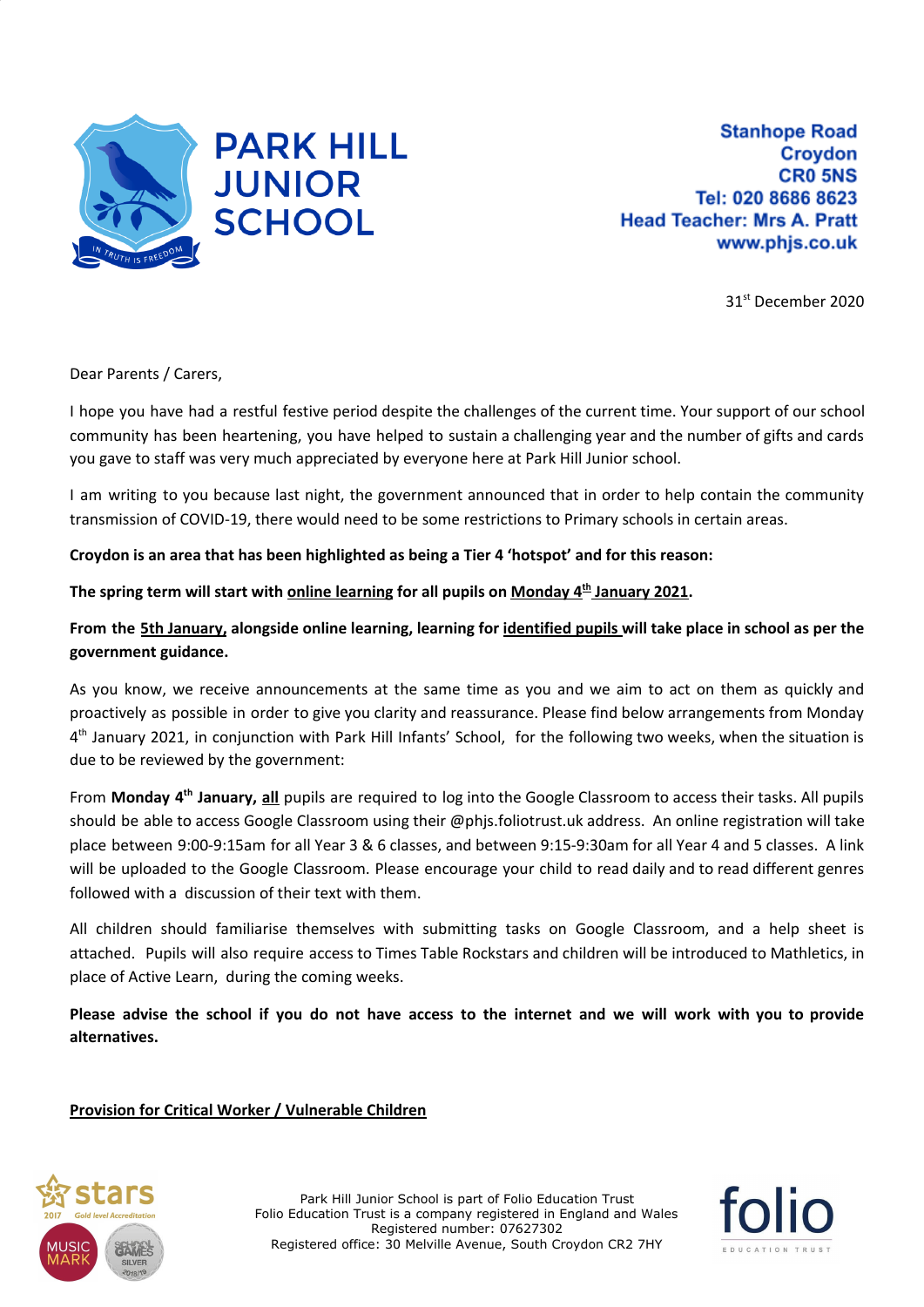If you are regarded as a critical worker in your job, (full list can be found [here\)](https://www.gov.uk/government/publications/coronavirus-covid-19-maintaining-educational-provision/guidance-for-schools-colleges-and-local-authorities-on-maintaining-educational-provision), and/or your family has an allocated social worker and/or your child has an EHCP, you have the option to send your child to school to enable you to go to work. If your child is in school, they will complete remote learning under the supervision of school staff and will have to remain in their year group bubble, even if they are the only pupil within that year group.

If one or more of the above categories applies to you, and you would like to request provision for your child from Tuesday 5 th January, please email the Senior Leadership Team, [phjsslt@phjs.foliotrust.uk](mailto:phjsslt@phjs.foliotrust.uk) **by midday on Sunday 3 rd January** - requests received after this time cannot be accepted. Please put the subject as, **'Request for school provision'** and detailing:

- your job titles (both parents/carers)
- the names of both organisations and your job locations
- the name of your child/ren and their class
- lunch choice packed lunch or school dinners
- if you require breakfast and/or after school club provision

We will notify you on Monday 4<sup>th</sup> January if we are able to offer a place for your child. Please remember that the safest place for your child is at home and make arrangements wherever possible to keep your child at home.

If the demand for places is too great we will prioritise vulnerable children and families where both parents are key workers or single parent families where that parent is a key worker.

If only one member of your family is a critical worker, I would strongly encourage you to keep your child at **home because this variant of the virus is highly transmissible.**

## **If your child is entitled to Free School Meals:**

- We can offer you a hot meal to be collected on **Monday 4th of January in a suitable sealed container.**
- **On Tuesday 5th and Wednesday 6th January,** if your child is not attending school, hot meals can be collected in a suitable sealed container.
- Meals for Monday to Wednesday need to be ordered by emailing the Senior Leadership Team, [phjsslt@phjs.foliotrust.uk](mailto:phjsslt@phjs.foliotrust.uk) by **midday on Sunday 3 rd January** . Orders received after this time cannot be accepted.
- Please put the subject of your email as, **'Request for FSM provision'**.
- You will be emailed a time to come and collect your child's meal.
- Folio Education Trust is planning to issue food vouchers to eligible families from Thursday 7th January.

## **Communication**

The school office will be open as usual. This will be your first point of contact via email or phone call.